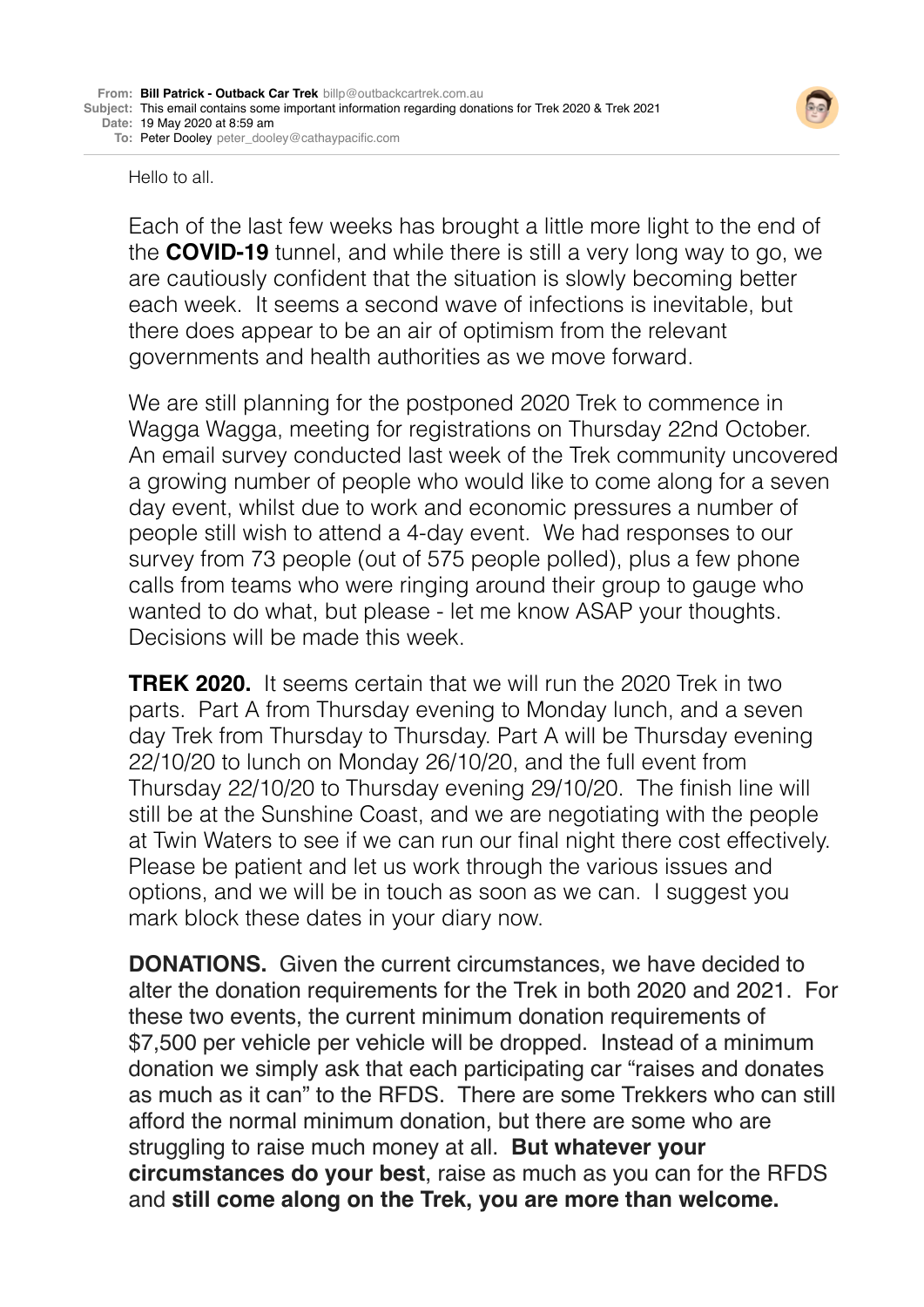Anybody who has entered Trek 2020 but is now unable to attend the event, all of the monies you have paid for the 2020 event will be automatically transferred across to the 2021 Trek. (**FYI** it is expected that Trek 2021 will take place between 5th & 12th June 2021, as per normal).

**MEALS & DRINKS & GATHERINGS.** As you might appreciate, feeding and watering Trekkers in 2020 will be different to what we have experienced in past years. It is highly likely that food buffets, etc. will become a thing of the past, and we anticipate that social distancing of some sort will still be in force in October. Only time will tell and over the next few months we will be spending quite a bit of time with the caterers and community groups who will feed us along the way to figure out how we will all be fed in a safe manner. We are in the throes of appointing a person who will manage the requirements of the Trek from a **COVID-19** perspective, and they will make sure that all of our catering arrangements, health requirements, the public gathering rules, social distancing and so on will exceed the requirements of the governments and the health authorities.

In short - we will do everything required to exceed expectations, and to keep the Trek community and the communities through which we travel, safe.

**ENTRY FORMS.** In coming weeks I will be reissuing entry forms etc. via the website and email - please keep your eyes and ears open for the new forms, and please feel free to call me if you have any questions or comments.

## **AND:**

**DID I MENTION THE WEEKLY RAFFLES SERIES and TREK HAPPY HOUR???** With the operating costs of the RFDS shooting through the roof, and the drop in the donations being received so large, we started running a weekly Raffle For The Doctor series. The raflles is advertised mid-week and is drawn at 6 pm AEST on a Friday night, during our Trek virtual Happy Hour that runs from 5:30 to 6:30 on Friday nights. Please buy some tickets each week, and if you can ZOOM in to the Happy Hour each Friday.

stay safe,